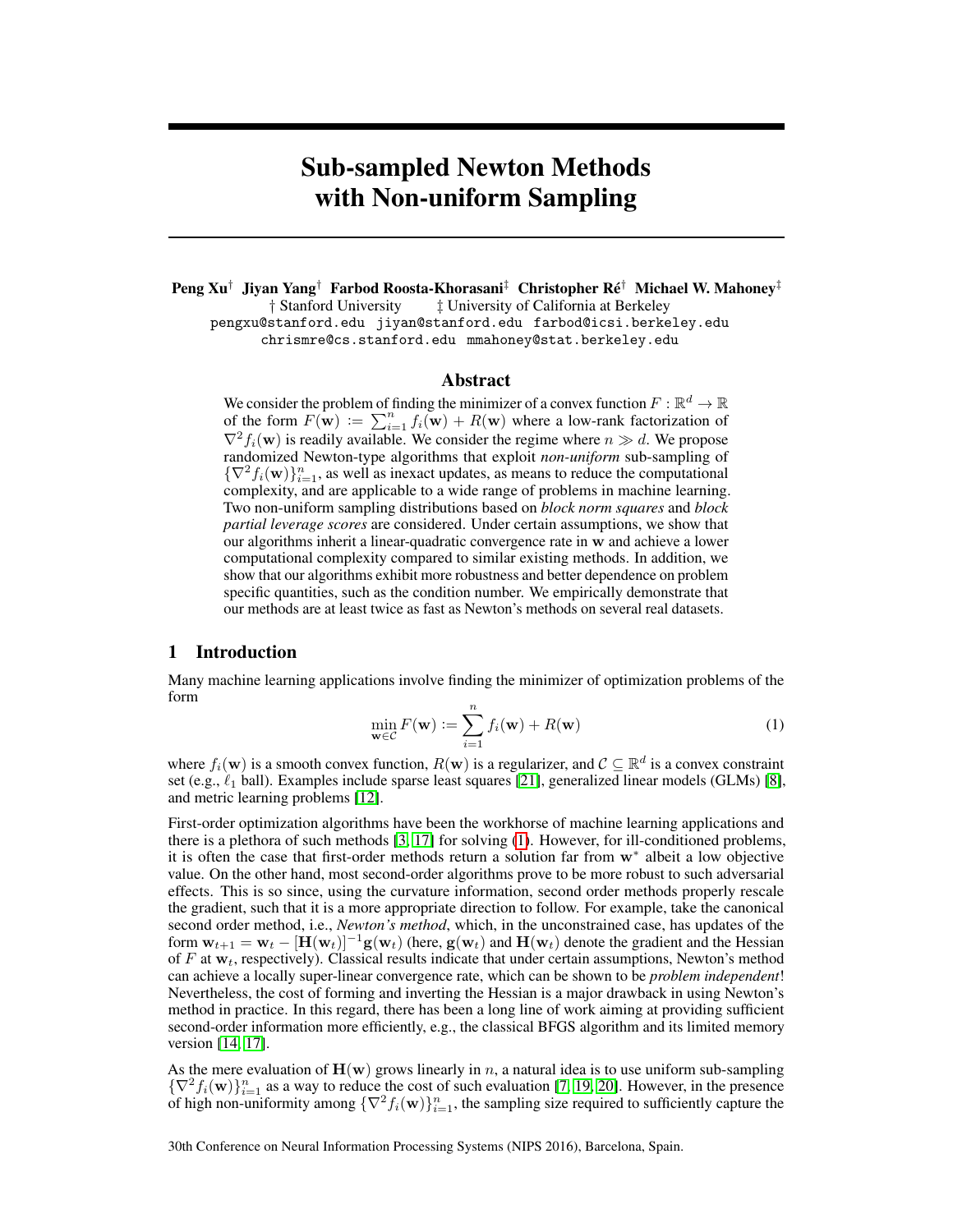curvature information of the Hessian can be very large. In such situations, *non-uniform* sampling can indeed be a much better alternative and is addressed in this work in detail.

In this work, we propose novel, robust and highly efficient non-uniformly sub-sampled Newton methods (SSN) for a large sub-class of problem (1), where the Hessian of  $F(w)$  in (1) can be written as  $\mathbf{H}(\mathbf{w}) = \sum_{i=1}^{n} \mathbf{A}_i^T(\mathbf{w}) \mathbf{A}_i(\mathbf{w}) + \mathbf{Q}(\mathbf{w})$ , where  $\mathbf{A}_i(\mathbf{w}) \in \mathbb{R}^{k_i \times d}$ ,  $i = 1, 2, ..., n$ , are readily available and  $Q(w)$  is some positive semi-definite matrix. This situation arises very frequently in machine learning problems. For example, take any problem where  $f_i(\mathbf{w}) = \ell(\mathbf{x}_i^T \mathbf{w})$ ,  $\ell(\cdot)$  is any convex loss function and  $x_i$ 's are data points. In such situations,  $A_i(w)$  is simply  $\sqrt{\ell''(\mathbf{x}_i^T \mathbf{w})} \mathbf{x}_i^T$ . Under this setting, non-uniformly sub-sampling the Hessians now boils down to building an appropriate non-uniform distribution to sub-sample the most "relevant" terms among  $\{\mathbf A_i(\mathbf w)\}_{i=1}^n$ . The approximate Hessian, denoted by  $\tilde{\mathbf H}(\mathbf w_t)$ , is then used to update the current iterate as  $w_{t+1} = w_t - [\mathbf{H}(w_t)]^{-1} \mathbf{g}(w_t)$ . Furthermore, in order to improve upon the overall efficiency of our SSN algorithms, we will allow for the linear system in the sub-problem to be solved inexactly, i.e., using only a few iterations of any iterative solver such as Conjugate Gradient (CG). Such inexact updates used in many second-order optimization algorithms have been well studied in [4, 5].

As we shall see (in Section 4), our algorithms converge much faster than other competing methods for a variety of problems. In particular, on several machine learning datasets, our methods are at least twice as fast as Newton's methods in finding a high-precision solution while other methods converge slowly. Indeed, this phenomenon is well supported by our theoretical findings—the complexity of our algorithms has a lower dependence on the problem condition number and is immune to any non-uniformity among  $\{A_i(w)\}_{i=1}^n$  which may cause a factor of n in the complexity (Table 1). In the following we present details of our main contributions and connections to other prior work. Readers interested in more details should see the technical report version of this conference paper [23] for proofs of our main results, additional theoretical results, as well as a more detailed empirical evaluation.

#### 1.1 Contributions and related work

Recently, within the context of randomized second order methods, many algorithms have been proposed that aim at reducing the computational costs involving pure Newton's method. Among them, algorithms that employ uniform sub-sampling constitute a popular line of work [4, 7, 16, 22]. In particular, [19, 20] consider a more general class of problems and, under a variety of conditions, thoroughly study the local and global convergence properties of sub-sampled Newton methods where the gradient and/or the Hessian are uniformly sub-sampled. Our work here, however, is more closely related to a recent work [18](Newton Sketch), which considers a similar class of problems and proposes sketching the Hessian using random sub-Gaussian matrices or randomized orthonormal systems. Furthermore, [1] proposes a stochastic algorithm (LiSSA) that, for solving the sub-problems, employs some unbiased estimators of the inverse of the Hessian.

In light of these prior works, our contributions can be summarized as follows.

- For the class of problems considered here, unlike the uniform sampling used in  $[4, 7, 19, 20]$ , we employ two non-uniform sampling schemes based on *block norm squares* and a new, and more general, notion of leverage scores named *block partial leverage scores* (Definition 1). It can be shown that in the case of extreme non-uniformity among  $\{A_i(w)\}_{i=1}^n$ , uniform sampling might require  $\Omega(n)$  samples to capture the Hessian information appropriately. However, we show that our non-uniform sampling schemes result in sample sizes completely *independent of* n and immune to such non-uniformity.
- Within the context of globally convergent randomized second order algorithms, [4, 20] incorporate inexact updates where the sub-problems are solved only approximately. We extend the study of inexactness to our local convergence analysis.
- We provide a general structural result (Lemma 2) showing that, as in [7, 18, 19], our main algorithm exhibits a linear-quadratic *solution* error recursion. However, we show that by using our nonuniform sampling strategies, the factors appearing in such error recursion enjoy a much better dependence on problem specific quantities, e.g., such as the condition number (Table 2). For example, using block partial leverage score sampling, the factor for the linear term of the error recursion (5) is of order  $\mathcal{O}(\sqrt{\kappa})$  as opposed to  $\mathcal{O}(\kappa)$  for uniform sampling.
- We demonstrate that to achieve a locally *problem independent* linear convergence rate, i.e.,  $\mathbf{w}_{t+1}$ −  $\mathbf{w}^* \| \leq \rho \|\mathbf{w}_t - \mathbf{w}^*\|$  for some fixed  $\rho < 1$ , our algorithms achieve a lower per-iteration complexity compared to [1, 18, 20] (Table 1). In particular, unlike Newton Sketch [18], which employs random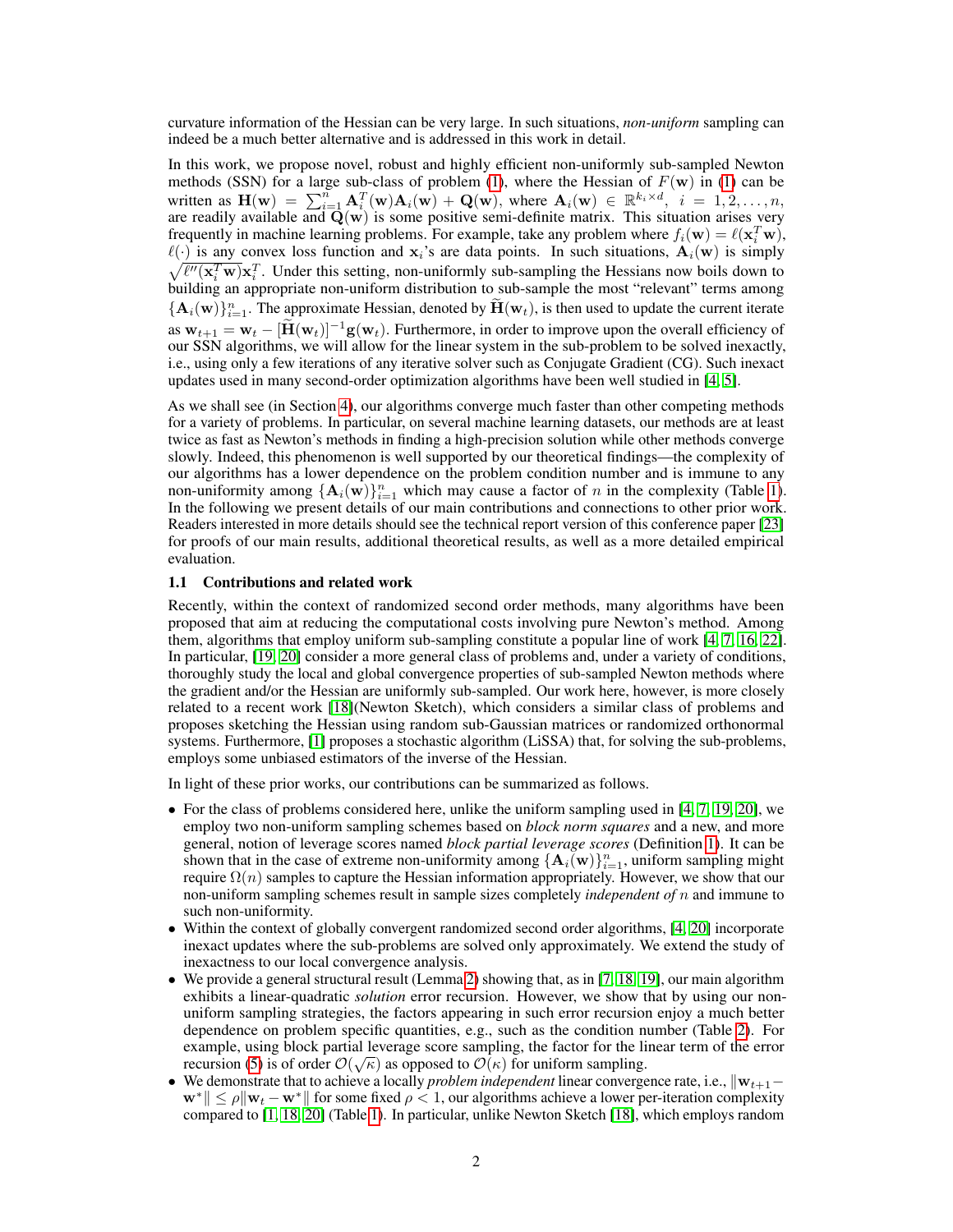Table 1: Complexity per iteration of different methods to obtain a problem independent local linear convergence rate. The quantities  $\kappa$ ,  $\hat{\kappa}$ , and  $\bar{\kappa}$  are the local condition numbers, defined in (6), satisfying  $\kappa \leq \hat{\kappa} \leq \bar{\kappa}$ , at the optimum w<sup>\*</sup>. A is defined in Assumption A3 and sr(A) is the stable rank of A satisfying  $\text{sr}(\mathbf{A}) \leq d$ . Here we assume  $k_i = 1$ ,  $C = \mathbb{R}^d$ ,  $R(\mathbf{w}) = 0$ , and CG is used for solving sub-problems in our algorithms.

| <b>NAME</b>            | <b>COMPLEXITY PER ITERATION</b>                                                      | <b>REFERENCE</b> |
|------------------------|--------------------------------------------------------------------------------------|------------------|
| Newton-CG method       | $\mathcal{O}(\text{nnz}(\mathbf{A})\sqrt{\kappa})$                                   | 1171             |
| SSN (leverage scores)  | $\tilde{\mathcal{O}}(\text{nnz}(\mathbf{A})\log n + d^2\kappa^{3/2})$                | This paper       |
| SSN (row norm squares) | $\tilde{\mathcal{O}}(\text{nnz}(\mathbf{A}) + \textbf{sr}(\mathbf{A})d\kappa^{5/2})$ | This paper       |
| Newton Sketch (SRHT)   | $\tilde{\mathcal{O}}(nd(\log n)^4 + d^2(\log n)^4 \kappa^{3/2})$                     | [18]             |
| SSN (uniform)          | $\tilde{\mathcal{O}}(\text{nnz}(\mathbf{A}) + d\hat{\kappa}\kappa^{3/2})$            | [20]             |
| LiSSA                  | $\tilde{\mathcal{O}}(\text{nnz}(\mathbf{A})+d\hat{\kappa}\bar{\kappa}^2)$            | Ш                |

projections and fails to preserve the sparsity of  $\{A_i(w)\}_{i=1}^n$ , our methods indeed take advantage of such sparsity. Also, in the presence of high non-uniformity among  $\{\mathbf{A}_i(\mathbf{w})\}_{i=1}^n$ , factors  $\bar{\kappa}$  and  $\hat{\kappa}$  (see Definition (6)) which appear in SSN (uniform) [19], and LiSSA [1], can potentially be as large as  $\Omega(n\kappa)$ ; see Section 3.5 for detailed discussions.

• We numerically demonstrate the effectiveness and robustness of our algorithms in recovering the minimizer of ridge logistic regression on several real datasets (Figures 1 and 2). In particular, our algorithms are at least twice as fast as Newton's methods in finding a high-precision solution while other methods converge slowly.

## 1.2 Notation and assumptions

Given a function  $F$ , the gradient, the exact Hessian and the approximate Hessian are denoted by  $g$ ,  $H$ , and H, respectively. Iteration counter is denoted by subscript, e.g.,  $w_t$ . Unless stated specifically,  $\|\cdot\|$ denotes the Euclidean norm for vectors and spectral norm for matrices. Frobenius norm of matrices is written as  $\|\cdot\|_F$ . By a matrix A having n blocks, we mean that A has a block structure and can be viewed as  $\mathbf{A} = (\mathbf{A}_1^T \cdots \mathbf{A}_n^T)^T$ , for appropriate size blocks  $\mathbf{A}_i$ . The tangent cone of constraint set C at the optimum  $w^*$  is denoted by K and defined as  $\mathcal{K} = {\Delta | w^* + t\Delta \in \mathcal{C}}$  for some  $t > 0$ . Given a symmetric matrix  $A$ , the K-restricted minimum and maximum eigenvalues of A are defined, respectively, as  $\lambda_{\min}^{\mathcal{K}}(\mathbf{A}) = \min_{\mathbf{x} \in \mathcal{K} \setminus \{\mathbf{0}\}} \mathbf{x}^T \mathbf{A} \mathbf{x} / \mathbf{x}^T \mathbf{x}$  and  $\lambda_{\max}^{\mathcal{K}}(\mathbf{A}) = \max_{\mathbf{x} \in \mathcal{K} \setminus \{\mathbf{0}\}} \mathbf{x}^T \mathbf{A} \mathbf{x} / \mathbf{x}^T \mathbf{x}$ . The stable rank of a matrix **A** is defined as  $sr(A) = ||A||_F^2/||A||_2^2$ . We use  $nnz(A)$  to denote number of non-zero elements in A.

Throughout the paper, we make use of the following assumptions:

- **A.1 Lipschitz Continuity**:  $F(\mathbf{w})$  is convex and twice differentiable with L-Lipschitz Hessian, i.e.,  $\|\mathbf{H}(\mathbf{u}) - \mathbf{H}(\mathbf{v})\| \le L\|\mathbf{u} - \mathbf{v}\|, \quad \forall \mathbf{u}, \mathbf{v} \in \mathcal{C}.$
- **A.2 Local Regularity**:  $F(\mathbf{x})$  is locally strongly convex and smooth, i.e.,  $\mu = \lambda_{\min}^{\mathcal{K}}(\mathbf{H}(\mathbf{w}^*)) >$  $0, \quad \nu = \lambda_{\max}^{\mathcal{K}}(\mathbf{H}(\mathbf{w}^*)) < \infty$ . Here we define the local condition number of the problem as  $\kappa := \nu/\mu$ .
- **A.3 Hessian Decomposition**: For each  $f_i(\mathbf{w})$  in (1), define  $\nabla^2 f_i(\mathbf{w}) := \mathbf{H}_i(\mathbf{w}) = \mathbf{A}_i^T(\mathbf{w})\mathbf{A}_i(\mathbf{w})$ . For simplicity, we assume  $k_1 = \cdots = k_n = k$  and k is independent of d. Furthermore, we assume  $k_1 = \cdots = k_n = k$  and k is independent of d. Furthermore, we assume that given w, computing  $\mathbf{A}_i(\mathbf{w})$ ,  $\mathbf{H}_i(\mathbf{w})$ , and  $\mathbf{g}(\mathbf{w})$  takes  $\mathcal{O}(d)$ ,  $\mathcal{O}(d^2)$ , and  $\mathcal{O}(\text{nnz}(\mathbf{A}))$ time, respectively. We call the matrix  $\mathbf{A}(\mathbf{w}) = (\mathbf{A}_1^T, \dots, \mathbf{A}_n^T)^T \in \mathbb{R}^{nk \times d}$  the augmented matrix of  ${ {\bf A}_i({\bf w}) }\}$ . Note that  ${\bf H}({\bf w})={\bf A}({\bf w})^T{\bf A}({\bf w})+{\bf Q}({\bf w}).$

## 2 Main Algorithm: SSN with Non-uniform Sampling

Our proposed SSN method with non-uniform sampling is given in Algorithm 1. The core of our algorithm is based on choosing a sampling scheme  $S$  that, at every iteration, constructs a non-uniform sampling distribution  $\{p_i\}_{i=1}^n$  over  $\{\mathbf{A}_i(\mathbf{w}_t)\}_{i=1}^n$  and then samples from  $\{\mathbf{A}_i(\mathbf{w}_t)\}_{i=1}^n$  to form the approximate Hessian,  $\mathbf{H}(\mathbf{w}_t)$ . The sampling sizes s needed for different sampling distributions will be discussed in Section 3.2. Since  $\mathbf{H}(\mathbf{w}) = \sum_{i=1}^n \mathbf{A}_i^T(\mathbf{w}) \mathbf{A}_i(\mathbf{w}) + \mathbf{Q}(\mathbf{w})$ , the Hessia essentially boils down to a matrix approximation problem. Here, we generalize the two popular non-uniform sampling strategies, i.e., leverage score sampling and row norm squares sampling, which are commonly used in the field of randomized linear algebra, particularly for matrix approximation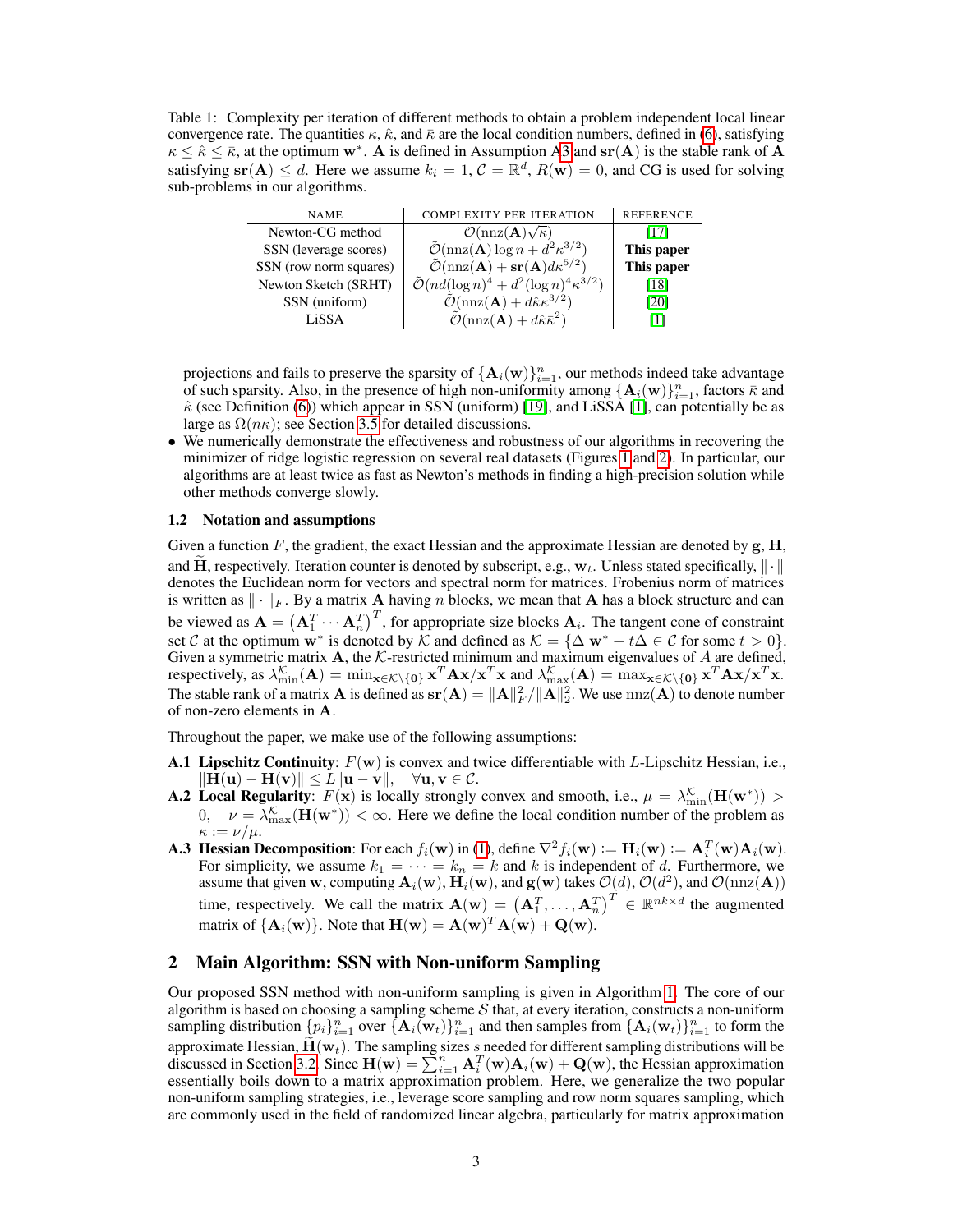problems [10, 15]. With an approximate Hessian constructed via non-uniform sampling, we may choose an appropriate solver  $\mathcal A$  to the solve the sub-problem in Step 11 of Algorithm 1. Below we elaborate on the construction of the two non-uniform sampling schemes.

**Block Norm Squares Sampling** This is done by constructing a sampling distribution based on the Frobenius norm of the blocks  $\mathbf{A}_i$ , i.e.,  $p_i = ||\mathbf{A}_i||_F^2/||\mathbf{A}||_F^2$ ,  $i = 1, ..., n$ . This is an extension to the row norm squares sampling in which the intuition is to capture the importance of the blocks based on the "magnitudes" of the sub-Hessians [10].

Block Partial Leverage Scores Sampling Recall standard leverage scores of a matrix A are defined as diagonal elements of the "hat" matrix  $A(A^T A)^{-1}A^T$  [15] which prove to be very useful in matrix approximation algorithms. However, in contrast to the standard case, there are two major differences in our task. First, blocks, not rows, are being sampled. Second, an additional matrix Q is involved in the target matrix, i.e., H. In light of this, we introduce a new and more general notion of leverage scores, called *block partial leverage scores*.

**Definition 1** (Block Partial Leverage Scores). *Given a matrix*  $A \in \mathbb{R}^{kn \times d}$  viewed as having n blocks of size  $k\times d$  and a SPSD matrix  $\mathbf{Q}\in\mathbb{R}^{d\times d}$ , let  $\{\tau_i\}_{i=1}^{kn+d}$  be the (standard) leverage scores *of the augmented matrix*  $\begin{pmatrix} A \\ C \end{pmatrix}$  $\mathbf{Q}^{\frac{1}{2}}$ *. The block partial leverage score for the* i*-th block is defined as*

 $\tau_i^{\mathbf{Q}}(\mathbf{A}) = \sum_{j=k(i-1)+1}^{ki} \tau_j$ . Note that for  $k = 1$  and  $\mathbf{Q} = \mathbf{0}$ , the block partial leverage score is simply the standard leverage score. The sampling distribution is defined as  $p_i = \tau_i^{\mathbf{Q}}(\mathbf{A}) / \left(\sum_{j=1}^n \tau_j^{\mathbf{Q}}(\mathbf{A})\right), \quad i = 1, \dots, n.$ 

Algorithm 1 Sub-sampled Newton method with Non-uniform Sampling

1: **Input:** Initialization point  $w_0$ , number of iteration T, sampling scheme S and solver A.

2: Output:  $w_T$ 

3: for  $t = 0, ..., T - 1$  do

4: Construct the non-uniform sampling distribution  $\{p_i\}_{i=1}^n$  as described in Section 2.

5: for  $i = 1, \ldots, n$  do

6:  $q_i = \min\{s \cdot p_i, 1\}$ , where s is the sampling size.

- 7:  $\widetilde{\mathbf{A}}_i(\mathbf{w}_t) = \begin{cases} \mathbf{A}_i(\mathbf{w}_t)/\sqrt{q_i}, & \text{with probability } q_i, \\ \mathbf{0}, & \text{with probability } 1 \end{cases}$ **0**, with probability  $1 - q_i$ .
- 8: end for

9: 
$$
\widetilde{\mathbf{H}}(\mathbf{w}_t) = \sum_{i=1}^n \widetilde{\mathbf{A}}_i^T(\mathbf{w}_t) \widetilde{\mathbf{A}}_i(\mathbf{w}_t) + \mathbf{Q}(\mathbf{w}_t).
$$
  
10: Compute  $\mathbf{g}(\mathbf{w}_t)$ 

11: Use solver  $\mathcal A$  to solve the sub-problem inexactly

$$
\mathbf{w}_{t+1} \approx \arg\min_{\mathbf{w}\in\mathcal{C}} \{ \frac{1}{2} \langle (\mathbf{w}-\mathbf{w}_t), \widetilde{\mathbf{H}}(\mathbf{w}_t)(\mathbf{w}-\mathbf{w}_t) \rangle + \langle \mathbf{g}(\mathbf{w}_t), \mathbf{w}-\mathbf{w}_t \rangle \}. \tag{2}
$$

12: end for

13: return  $w_T$ .

## 3 Theoretical Results

In this section we provide detailed complexity analysis of our algorithm.<sup>1</sup> Different choices of sampling scheme S and the sub-problem solver A lead to different complexities in SSN. More precisely, total complexity is characterized by the following four factors: (i) total number of iterations T determined by the convergence rate which is affected by the choice of S and A; see Lemma 2 in Section 3.1, (ii) the time,  $t_{grad}$ , it takes to compute the full gradient  $g(w_t)$  (Step 10 in Algorithm 1), (iii) the time  $t_{const}$ , to construct the sampling distribution  $\{p_i\}_{i=1}^n$  and sample s terms at each iteration (Steps 4-8 in Algorithm 1), which is determined by  $S$ ; see Section 3.2 for details, and (iv) the time  $t_{solve}$  needed to (implicitly) form  $\tilde{H}$  and (inexactly) solve the sub-problem at each iteration (Steps 9 and 11 in Algorithm 1) which is affected by the choices of both  $S$  (manifested in the sampling size  $s$ ) and  $A$  see Section 3.2&3.3 for details. With these, the total complexity can be expressed as

$$
T \cdot (t_{grad} + t_{const} + t_{solve}). \tag{3}
$$

<sup>&</sup>lt;sup>1</sup>In this work, we only focus on local convergence guarantees for Algorithm 1. To ensure global convergence, one can incorporate an existing globally convergent method, e.g. [20], as initial phase and switch to Algorithm 1 once the iterate is "close enough" to the optimum; see Lemma 2.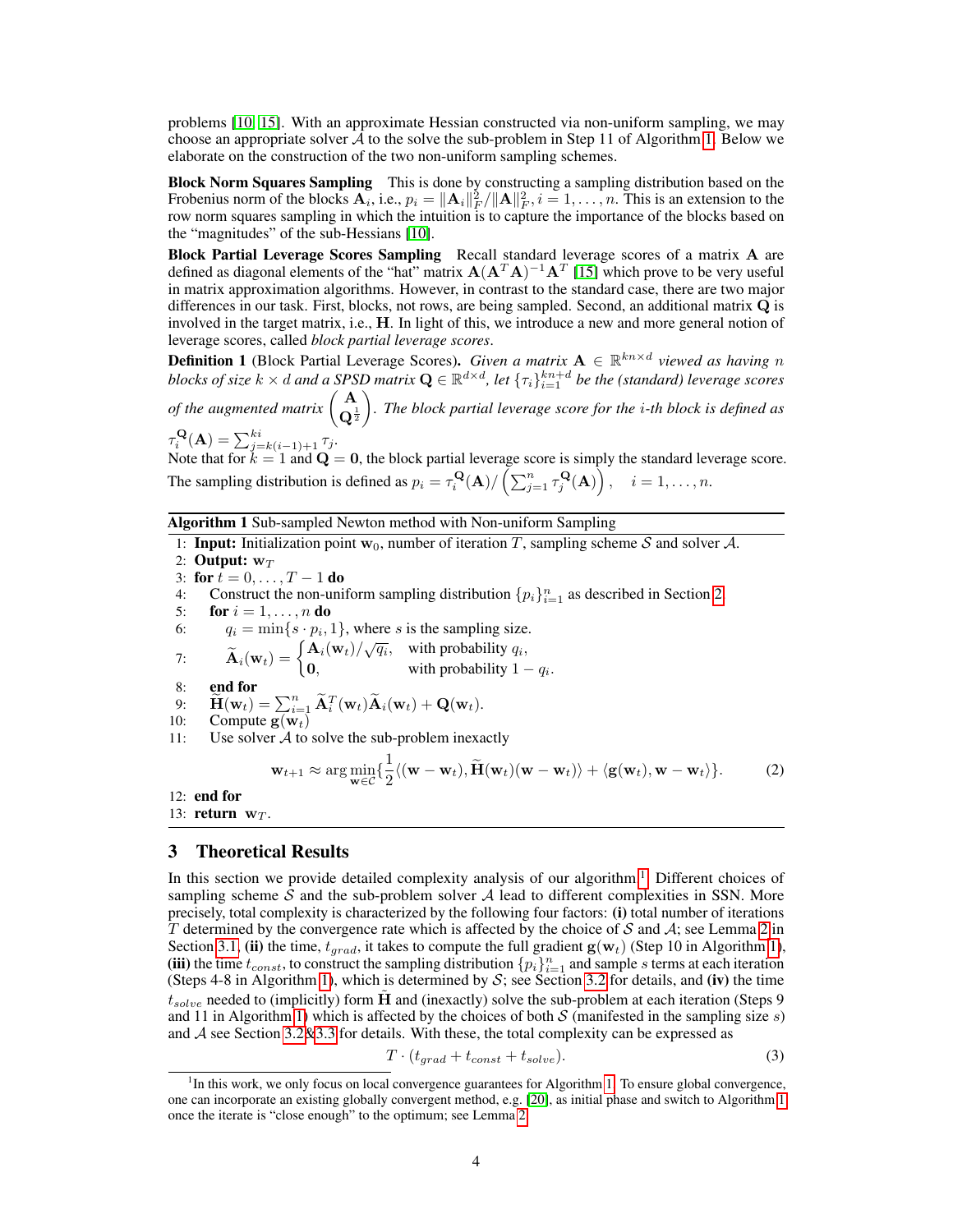Below we study these contributing factors. Moreover, the per iteration complexity of our algorithm for achieving a problem independent linear convergence rate is presented in Section 3.4 and comparison to other related work is discussed in Section 3.5.

#### 3.1 Local linear-quadratic error recursion

Before diving into details of the complexity analysis, we state a structural lemma that characterizes the local convergence rate of our main algorithm, i.e., Algorithm 1. As discussed earlier, there are two layers of approximation in Algorithm 1, i.e., approximation of the Hessian by sub-sampling and inexactness of solving (2). For the first layer, we require the approximate Hessian to satisfy one of the following two conditions (in Section 3.2 we shall see our construction of approximate Hessian via non-uniform sampling can achieve these conditions with a sampling size independent of  $n$ ).

$$
\|\mathbf{H}(\mathbf{w}_t) - \mathbf{H}(\mathbf{w}_t)\| \le \epsilon \cdot \|\mathbf{H}(\mathbf{w}_t)\|,
$$
 (C1)

or

$$
|\mathbf{x}^T(\widetilde{\mathbf{H}}(\mathbf{w}_t) - \mathbf{H}(\mathbf{w}_t))\mathbf{y}| \le \epsilon \cdot \sqrt{\mathbf{x}^T \mathbf{H}(\mathbf{w}_t)\mathbf{x}} \cdot \sqrt{\mathbf{y}^T \mathbf{H}(\mathbf{w}_t)\mathbf{y}}, \ \ \forall \mathbf{x}, \mathbf{y} \in \mathcal{K}.
$$
 (C2)

Note that  $(C1)$  and  $(C2)$  are two commonly seen guarantees for matrix approximation problems. In particular, (C2) is stronger in the sense that the spectral of the approximated matrix  $H(w_t)$  is well preserved. Below in Lemma 2, we shall see such a stronger condition ensures a better dependence on the condition number in terms of the convergence rate. For the second layer of approximation, we require the solver to produce an  $\epsilon_0$ -approximate solution  $w_{t+1}$  satisfying

$$
\|\mathbf{w}_{t+1} - \mathbf{w}_{t+1}^*\| \le \epsilon_0 \cdot \|\mathbf{w}_t - \mathbf{w}_{t+1}^*\|, \tag{4}
$$

where  $w_{t+1}^*$  is the exact optimal solution to (2). Note that (4) implies an  $\epsilon_0$ -relative error approximation to the exact update direction, i.e.,  $\|\mathbf{v} - \mathbf{v}^*\| \le \epsilon \|\mathbf{v}^*\|$  where  $\mathbf{v} = \mathbf{w}_{t+1} - \mathbf{w}_t$ ,  $\mathbf{v}^* = \mathbf{w}_{t+1}^* - \mathbf{w}_t$ .

**Lemma 2** (Structural Result). Let  $\epsilon \in (0,1/2)$  and  $\epsilon_0$  be given and  $\{w_t\}_{t=1}^T$  be a sequence generated *by* (2) *which satisfies* (4). Also assume that the initial point  $w_0$  satisfies  $\|\mathbf{w}_0 - \mathbf{w}^*\| \leq \frac{\mu}{4L}$ . Under *Assumptions A1 & A2, the solution error satisfies the following recursion*

$$
\|\mathbf{w}_{t+1} - \mathbf{w}^*\| \le (1 + \epsilon_0)C_q \cdot \|\mathbf{w}_t - \mathbf{w}^*\|^2 + (\epsilon_0 + (1 + \epsilon_0)C_l) \cdot \|\mathbf{w}_t - \mathbf{w}^*\|,
$$
 (5)

*where*  $C_l$  *and*  $C_q$  *are specified as below.* 

• 
$$
C_q = \frac{2L}{(1 - 2\epsilon\kappa)\mu}
$$
 and  $C_l = \frac{4\epsilon\kappa}{1 - 2\epsilon\kappa}$ , if condition **(C1)** is met;  
\n•  $C_q = \frac{2L}{(1 - \epsilon)\mu}$  and  $C_l = \frac{3\epsilon\sqrt{\kappa}}{1 - \epsilon}$ , if condition **(C2)** is met.

#### 3.2 Complexities related to the choice of sampling scheme  $S$

The following lemma gives the complexity of constructing the sampling distributions used in this paper. Here, we adopt the fast approximation algorithm for standard leverage scores, [6], to obtain an efficient approximation to our block partial leverage scores.

**Lemma 3** (Construction Complexity). *Under Assumption* 3, *it takes*  $t_{const} = \mathcal{O}(\text{nnz}(\mathbf{A}))$  *time to construct a block norm squares sampling distribution, and it takes*  $t_{const} = \mathcal{O}(\text{nnz}(\mathbf{A}) \log n)$  *time to construct, with high probability, a distribution with constant factor approximation to the block partial leverage scores.*

The following theorem indicates that if the blocks of the augmented matrix of  ${A_i(w)}$  (see Assumption 3) are sampled based on block norm squares or block partial leverage scores with large enough sampling size,  $(C1)$  or  $(C2)$  holds, respectively, with high probability.

**Theorem 4** (Sufficient Sample Size). *Given any*  $\epsilon \in (0,1)$ *, the following statements hold:* 

- *(i)* Let  $r_i = \|\mathbf{A}_i\|_F^2$ ,  $i = 1, \ldots, n$ , set  $p_i = r_i/(\sum_{j=1}^n r_j)$  and construct  $\widetilde{\mathbf{H}}$  as in Steps 5-9 of *Algorithm 1. Then if*  $s \geq 4$ s $\mathbf{r}(\mathbf{A}) \cdot \log \left( \min\{4s\mathbf{r}(\mathbf{A}),d\}/\delta \right) / \epsilon^2$ , with probability at least  $1 - \delta$ , (C1) *holds.*
- (ii) Let  $\{ \hat{\tau}_i^{\mathbf{Q}}(\mathbf{A}) \}_{i=1}^n$  be some overestimate of the block partial leverage scores, i.e.,  $\hat{\tau}_i^{\mathbf{Q}}(\mathbf{A}) \geq$  $\tau_i^{\mathbf{Q}}(\mathbf{A}), i = 1, \ldots, n$  and set  $p_i = \hat{\tau}_i^{\mathbf{Q}}(\mathbf{A})/(\sum_{j=1}^n \hat{\tau}_j^{\mathbf{Q}}(\mathbf{A})), i = 1, \ldots, n$ . Construct  $\widetilde{\mathbf{H}}$  as in *Steps 5-9 of Algorithm 1. Then if*  $s \geq 4\left(\sum_{i=1}^n \hat{\tau}_i^{\mathbf{Q}}(\mathbf{A})\right) \cdot \log\left(4d/\delta\right) / \epsilon^2$ , with probability at *least*  $1 - \delta$ , (**C2**) *holds.*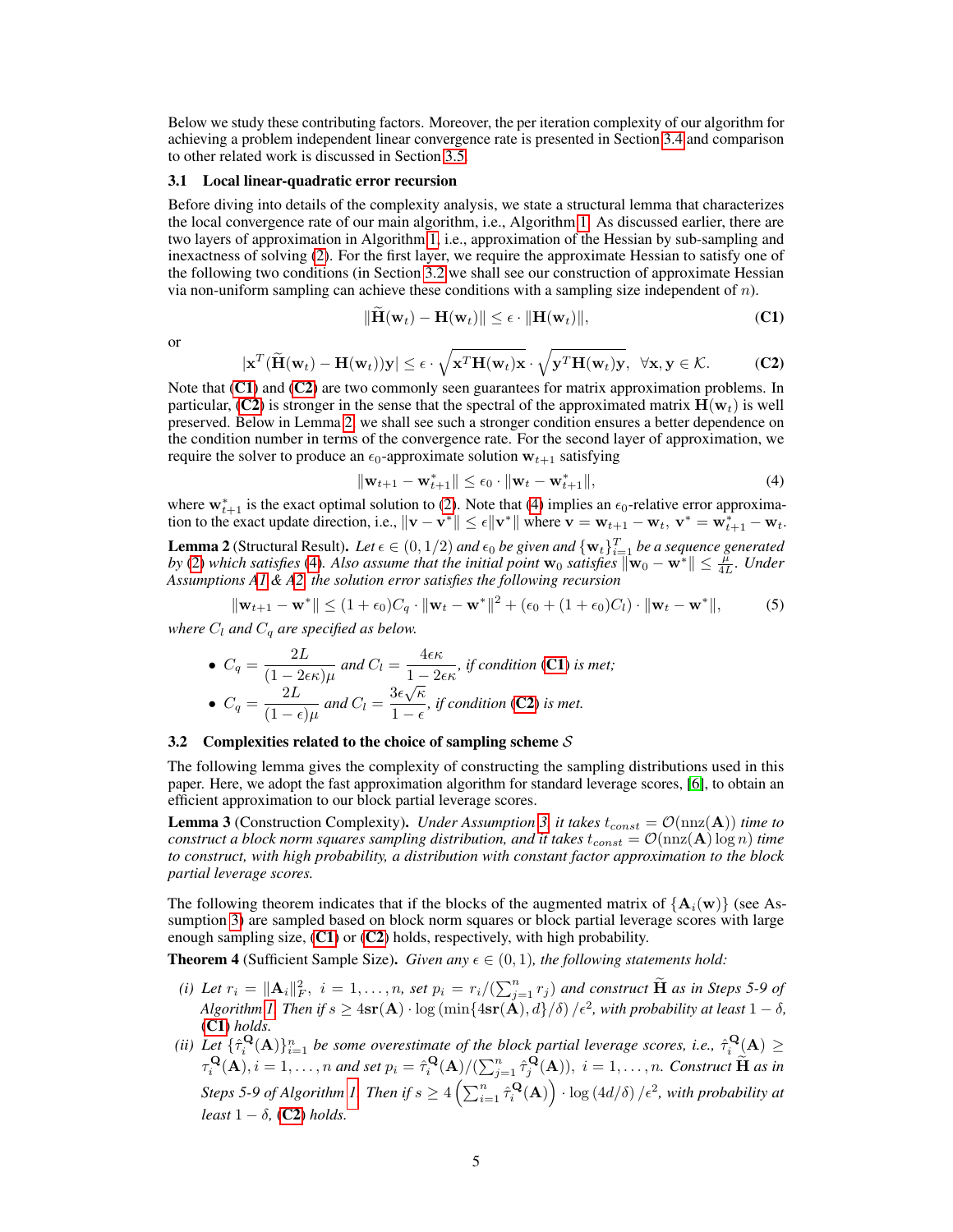Remarks: Part (i) of Theorem 4 is an extension of [10] to our particular augmented matrix setting. Also, as for the exact block partial leverage scores we have  $\sum_{i=1}^{n} \tau_i^{\mathbf{Q}}(A) \leq d$ , part (ii) of Theorem 4 implies that, using exact scores, less than  $\mathcal{O}(d \log d/\epsilon^2)$  blocks are needed for (C2) to hold.

#### 3.3 Complexities related to the choice of solver  $A$

We now discuss how  $t_{solve}$  in (3) is affected by the choice of the solver A in Algorithm 1. The approximate Hessian  $\widetilde{\mathbf{H}}(\mathbf{w}_t)$  is of the form  $\widetilde{\mathbf{A}}^T \widetilde{\mathbf{A}} + \mathbf{Q}$  where  $\widetilde{\mathbf{A}} \in \mathbb{R}^{sk \times d}$ . As a result, the complexity for solving the sub-problem (2) essentially depends on the choice A, the constraint set  $\mathcal{C}$ , s and  $\tilde{d}$ , i.e.,  $t_{solve} = \mathcal{T}(A, \mathcal{C}, s, d)$ . For example, when the problem is unconstrained  $(\mathcal{C} = \mathbb{R}^d)$ , CG takes t.e.,  $t_{solve} = f(A, C, s, a)$ . For example, when the problem is unconstrained ( $C = \mathbb{R}^n$ ), CG takes  $t_{solve} = \mathcal{O}(sd\sqrt{\kappa_t} \log(1/\epsilon))$  to return a solution with approximation quality  $\epsilon_0 = \sqrt{\kappa_t} \epsilon$  in (4) where  $\kappa_t = \lambda_{\text{max}}(\mathbf{H}(\mathbf{w}_t))/\lambda_{\text{min}}(\mathbf{H}(\mathbf{w}_t)).$ 

## 3.4 Total complexity per iteration

Lemma 2 implies that, by choosing appropriate values for  $\epsilon$  and  $\epsilon_0$ , SSN inherits a local constant linear convergence rate, i.e.,  $\|\mathbf{w}_{t+1} - \mathbf{w}^*\| \le \rho \|\mathbf{w}_t - \mathbf{w}^*\|$  with  $\rho < 1$ . The following Corollary gives the total complexity per iteration of Algorithm 1 to obtain a locally linear rate.

**Corollary 5.** Suppose  $C = \mathbb{R}^d$  and CG is used to solve the sub-problem (2). Then under Assump*tion 3, to obtain a constant local linear convergence rate with a constant probability, the complexity per iteration of Algorithm 1 using the block partial leverage scores sampling and block norm squares sampling is*  $\tilde{\mathcal{O}}(\text{nnz}(\mathbf{A}) \log n + d^2 \kappa^{3/2})$  and  $\tilde{\mathcal{O}}(\text{nnz}(\mathbf{A}) + \textbf{sr}(\mathbf{A})d\kappa^{5/2})$ , respectively. <sup>2</sup>

## 3.5 Comparison with existing similar methods

As discussed above, the sampling scheme  $S$  plays a crucial role in the overall complexity of SSN. We first compare our proposed non-uniform sampling schemes with the uniform alternative [20], in terms of complexities  $t_{const}$  and  $t_{solve}$  as well as the quality of the locally linear-quadratic error recursion (5), measured by  $C_q$  and  $C_l$ . Table 2 gives a summary of such comparison where, for simplicity, we assume that  $k = 1, \mathcal{C} = \mathbb{R}^d$ , and a direct solver is used for the linear system subproblem (2). Also, throughout this subsection, for randomized algorithms, we choose parameters such that the failure probability is a constant. One advantage of uniform sampling is its simplicity of construction. However, as shown in Section 3.2, it takes nearly input-sparsity time to construct the proposed non-uniform sampling distribution. In addition, when rows of A are very non-uniform, i.e.,  $\max_i ||A_i|| \approx ||A||$ , uniform scheme requires  $\Omega(n)$  samples to achieve (C1). It can also be seen that for a given  $\epsilon$ , row norm squares sampling requires the smallest sampling size, yielding the smallest  $t_{solve}$  in Table 2. More importantly, although either (C1) or (C2) is sufficient to give (5), having (C2) as in SSN with leverage score sampling yields constants  $C_q$  and  $C_l$  with much better dependence on the local condition number,  $\kappa$ , than other methods. This fact can drastically improve the performance of SSN for ill-conditioned problems; see Figure 1 in Section 4.

Table 2: Comparison between standard Newton's methods and sub-sampled Newton methods (SSN) with different sampling schemes.  $C_q$  and  $C_l$  are the constants appearing in (5), **A** is the augmented matrix of  $\{A_i(w)\}\$  with stable rank  $sr(A)$ ,  $\kappa = \nu/\mu$  is the local condition number and  $\tilde{\kappa} = L/\mu$ . Here, we assume that  $k = 1$ ,  $C = \mathbb{R}^d$ , and a direct solver is used in Algorithm 1.

| <b>NAME</b>            | $t$ <sub>const</sub>                         | $t_{solve} = sd^2$                                             |                       |                                         |
|------------------------|----------------------------------------------|----------------------------------------------------------------|-----------------------|-----------------------------------------|
| Newton's method        |                                              | $\mathcal{O}(nd^2)$                                            | $\kappa$              |                                         |
| SSN (leverage scores)  | $\mathcal{O}(\text{nnz}(\mathbf{A}) \log n)$ | $\cdot \frac{\mathbf{Q}}{\epsilon}(\mathbf{A}))d^2/\epsilon^2$ | $\bar{\kappa}$        | $\epsilon\sqrt{\kappa}$<br>$1-\epsilon$ |
| SSN (row norm squares) | $\mathcal{O}(\text{nnz}(\mathbf{A}))$        | $\mathcal{O}(\operatorname{sr}(\mathbf{A})d^2/\epsilon^2)$     | $1 - \epsilon \kappa$ | $1 - \epsilon \kappa$                   |
| SSN (uniform) [20]     |                                              | $n d^2 \frac{\max_i \ A_i\ ^2}{n \ln n}$                       | $1-\epsilon \kappa$   | $-\epsilon \kappa$                      |

Next, recall that in Table 1, we summarize the per-iteration complexity needed by our algorithm and other similar methods [20, 1, 18] to achieve a given local linear convergence rate. Here we provide more details. First, the definition of various notions of condition number used in Table 1 is given below. For any given  $\mathbf{w} \in \mathbb{R}^d$ , define

$$
\kappa(\mathbf{w}) = \frac{\lambda_{\max}(\sum_{i=1}^{n} \mathbf{H}_{i}(\mathbf{w}))}{\lambda_{\min}(\sum_{i=1}^{n} \mathbf{H}_{i}(\mathbf{w}))}, \hat{\kappa}(\mathbf{w}) = n \cdot \frac{\max_{i} \lambda_{\max}(\mathbf{H}_{i}(\mathbf{w}))}{\lambda_{\min}(\sum_{i=1}^{n} \mathbf{H}_{i}(\mathbf{w}))}, \bar{\kappa}(\mathbf{w}) = \frac{\max_{i} \lambda_{\max}(\mathbf{H}_{i}(\mathbf{w}))}{\min_{i} \lambda_{\min}(\mathbf{H}_{i}(\mathbf{w}))},
$$
(6)

<sup>2</sup>In this paper,  $\tilde{\mathcal{O}}(\cdot)$  hides logarithmic factors of d,  $\kappa$  and  $1/\delta$ .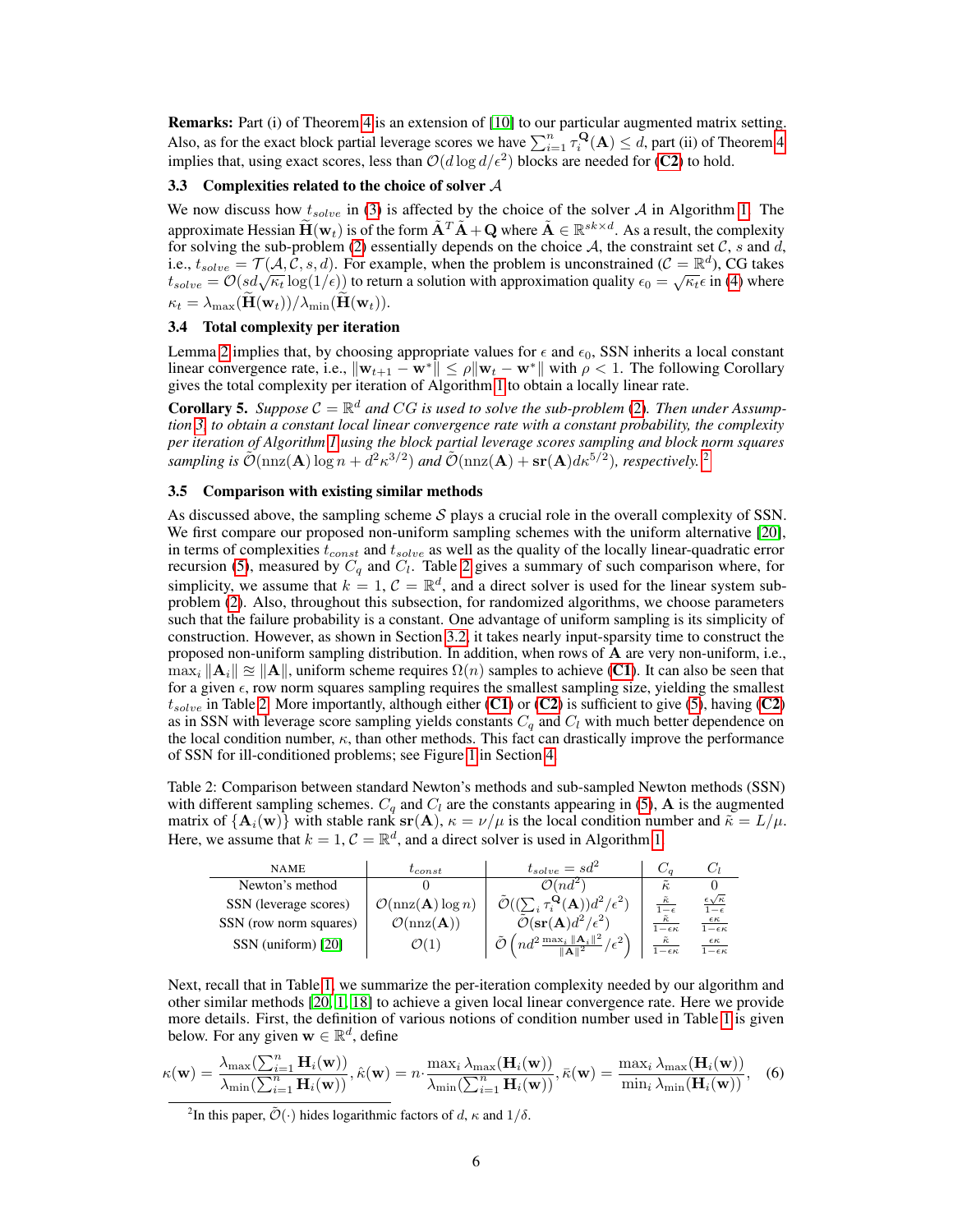assuming that the denominators are non-zero. It is easy to see that  $\kappa(\mathbf{w}) \leq \hat{\kappa}(\mathbf{w}) \leq \bar{\kappa}(\mathbf{w})$ . However, the degree of the discrepancy among these inequalities depends on the properties of  $H_i(w)$ . Roughly speaking, when all  $H_i(w)$ 's are "similar", one has that  $\lambda_{\max}^{\mathcal{K}}(\sum_{i=1}^{n} H_i(w)) \approx$  $\sum_{i=1}^{n} \lambda_{\max}^{\mathcal{K}}(\mathbf{H}_i(\mathbf{w})) \approx n \cdot \max_i \lambda_{\max}^{\mathcal{K}}(\mathbf{H}_i(\mathbf{w}))$ , and thus  $\kappa(\mathbf{w}) \approx \hat{\kappa}(\mathbf{w}) \approx \overline{\kappa}(\mathbf{w})$ . However, in many real applications, such uniformity doesn't simply exist. For example, it is not hard to design a matrix **A** with non-uniform rows such that for  $\mathbf{H} = \mathbf{A}^T \mathbf{A}$ ,  $\hat{\kappa}$  and  $\bar{\kappa}$  are larger than  $\kappa$  by a factor of n. This implies although SSN with leverage score sampling has a quadratic dependence on  $d$ , its dependence on the condition number is significantly better than all other methods such as SSN (uniform) and LiSSA. Moreover compared to Newton's method, all these stochastic variants replace the coefficient of the leading term, i.e.,  $\mathcal{O}(nd)$ , with some lower order terms that only depend on d and condition numbers (assuming  $nnz(A) \approx nd$ ). Therefore, one should expect these algorithms to perform well when  $n \gg d$  and the problem is moderately conditioned.

## 4 Numerical Experiments

We consider an estimation problem in GLMs with Gaussian prior. Assume  $X \in \mathbb{R}^{n \times d}$ ,  $Y \in \mathcal{Y}^n$  are the data matrix and response vector. The problem of minimizing the negative log-likelihood with ridge penalty can be written as  $\sum_{n=1}^{\infty}$ ,

$$
\min_{\mathbf{w}\in\mathbb{R}^d} \sum_{i=1} \psi(\mathbf{x}_i^T\mathbf{w}, y_i) + \lambda \|\mathbf{w}\|_2^2
$$

where  $\psi : \mathbb{R} \times \mathcal{Y} \to \mathbb{R}$  is a convex cumulant generating function and  $\lambda \geq 0$  is the ridge penalty parameter. In this case, the Hessian is  $\mathbf{H}(\mathbf{w}) = \sum_{i=1}^{n} \psi''(\mathbf{x}_i^T \mathbf{w}, y_i) \mathbf{x}_i \mathbf{x}_i^T + \lambda \mathbf{I} := \mathbf{X}^T \mathbf{D}^2(\mathbf{w}) \mathbf{X} + \lambda \mathbf{I}$ , where  $x_i$  is *i*-th column of  $X^T$  and  $D(w)$  is a diagonal matrix with the diagonal  $[D(w)]_{ii}$  =  $\sqrt{\psi''(\mathbf{x}_i^T \mathbf{w}, y_i)}$ . The augmented matrix of  $\{\mathbf{A}_i(\mathbf{w})\}$  can be written as  $\mathbf{A}(\mathbf{w}) = \mathbf{D}\mathbf{X} \in \mathbb{R}^{n \times d}$  where  $\mathbf{A}_i(\mathbf{w}) = [\mathbf{D}(\mathbf{w})]_{ii} \mathbf{x}_i^T.$ 

For our numerical simulations, we consider a very popular instance of GLMs, namely, logistic regression, where  $\psi(u, y) = \log(1 + \exp(-uy))$  and  $\mathcal{Y} = \{\pm 1\}$ . Table 3 summarizes the datasets used in our experiments.

Table 3: Datasets used in ridge logistic regression. In the above,  $\kappa$  and  $\bar{\kappa}$  are the local condition numbers of ridge logistic regression problem with  $\lambda = 0.01$  as defined in (6).

| <b>DATASET</b> | $CT$ slices [9] | Forest[2] | Adult[13] | Buzz[11] |
|----------------|-----------------|-----------|-----------|----------|
| $n_{\rm}$      | 53,500          | 581,012   | 32,561    | 59.535   |
| d.             | 385             | 55        | 123       | 78       |
| $\kappa$       | 368             | 221       | 182       | 37       |
| $\hat{\kappa}$ | 47,078          | 322,370   | 69.359    | 384.580  |

We compare the performance of the following five algorithms: (i) *Newton*: the standard Newton's method, (ii) *Uniform*: SSN with uniform sampling, (iii) *PLevSS*: SSN with partial leverage scores sampling, (iv) *RNormSS*: SSN with block (row) norm squares sampling, and (v) *LBFGS-k* is the standard L-BFGS method [14] with history size  $k$ .

All algorithms are initialized with a zero vector.<sup>3</sup> We also use CG to solve the sub-problem approximately to within 10<sup>-6</sup> relative residue error. In order to compute the relative error  $\|\mathbf{w}_t - \mathbf{w}^*\|/\|\mathbf{w}^*\|$ , an estimate of w<sup>∗</sup> is obtained by running the standard Newton's method for sufficiently long time. Note here, in SSN with partial leverage score sampling, we recompute the leverage scores every 10 iterations. Roughly speaking, these "stale" leverage scores can be viewed as approximate leverage scores for the current iteration with approximation quality that can be upper bounded by the change of the Hessian and such quantity is often small in practice. So reusing the leverage scores allows us to further drive down the running time.

We first investigate the effect of the condition number, controlled by varying  $\lambda$ , on the performance of different methods, and the results are depicted in Figure 1. It can be seen that in well-conditioned cases, all sampling schemes work equally well. However, as the condition number worsens, the performance of uniform sampling deteriorates, while non-uniform sampling, in particular leverage score sampling, shows a great degree of robustness to such ill-conditioning effect. The experiments shown in Figure 1 are consistent with the theoretical results of Table 2, showing that the theory presented here can indeed be a reliable guide to practice.

 $3$ Theoretically, the suitable initial point for all the algorithms is the one with which the standard Newton's method converges with a unit stepsize. Here,  $w_0 = 0$  happens to be one such good starting point.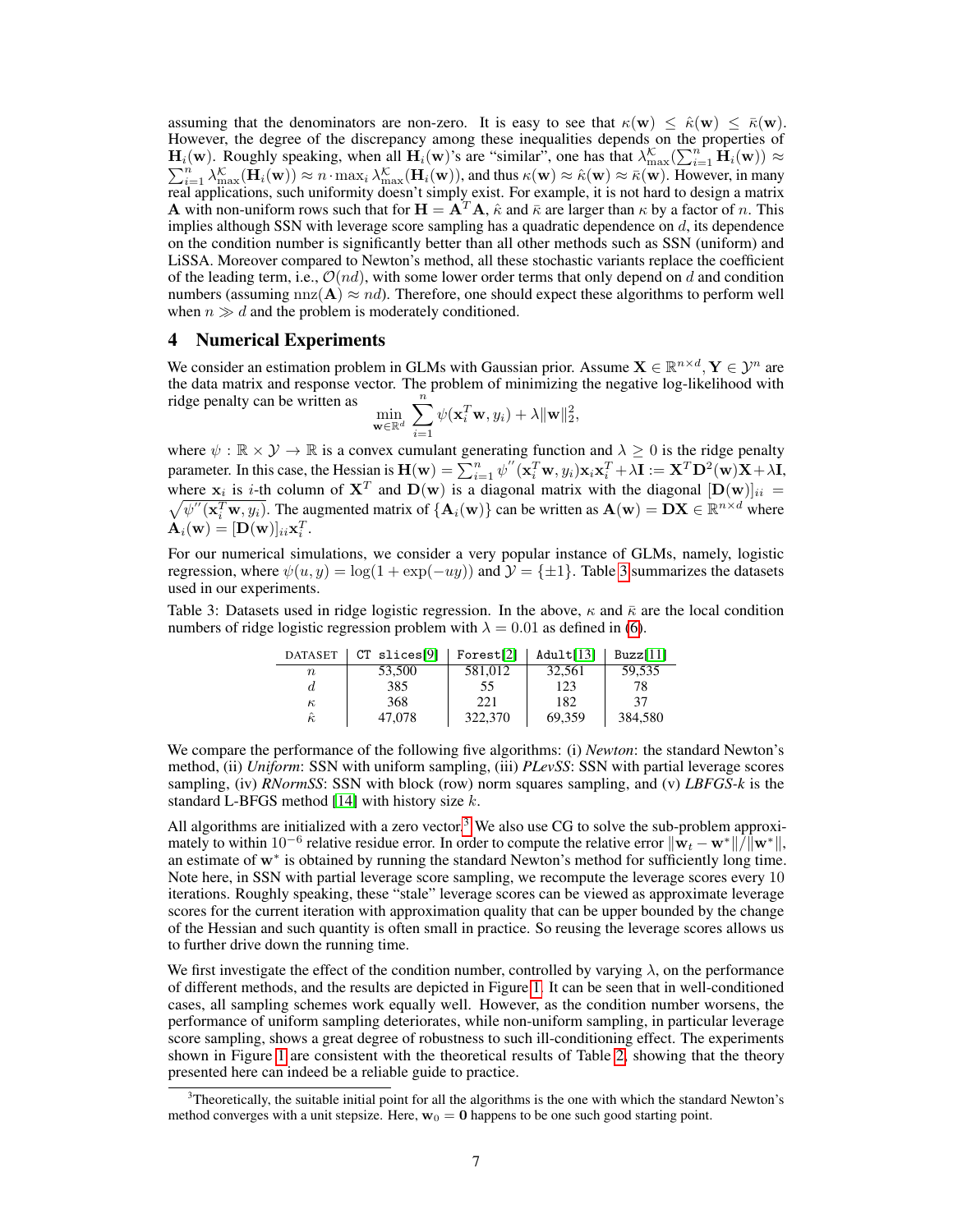

Figure 1: Ridge logistic regression on Adult with different  $\lambda$ 's: (a) local condition number  $\kappa$ , (b) sample size for different SSN methods giving the best overall running time, (c) running time for different methods to achieve  $10^{-8}$  relative error.

Next, we compare the performance of various methods as measured by relative-error of the solution vs. running time and the results are shown in Figure  $2<sup>4</sup>$ . It can be seen that, in most cases, SSN with non-uniform sampling schemes outperforms the other algorithms, especially Newton's method. In particular, uniform sampling scheme performs poorly, e.g., in Figure 2(b), when the problem exhibits a high non-uniformity among data points which is reflected in the difference between  $\kappa$  and  $\bar{\kappa}$  shown in Table 3.



Figure 2: Iterate relative solution error vs. time(s) for various methods on four datasets with ridge penalty parameter  $\lambda = 0.01$ . The values in brackets denote the sample size used for each method.

We would like to remind the reader that for the locally strongly convex problems that we consider here, one can provably show that the behavior of the error in the loss function, i.e.,  $F(\mathbf{w}_k)$  –  $F(\mathbf{w}^*)/|F(\mathbf{w}^*)|$  follows the same pattern as that of the solution error, i.e.,  $\|\mathbf{w}_k - \mathbf{w}^*\|/\|\mathbf{w}^*\|$ ; see [23] for details. As a result, our algorithms remain to be effective for cases where the primary goal is to reduce the loss (as opposed to the solution error).

## 5 Conclusions

In this paper, we propose non-uniformly sub-sampled Newton methods with inexact update for a class of constrained problems. We show that our algorithms have a better dependence on the condition number and enjoy a lower per-iteration complexity, compared to other similar existing methods. Theoretical advantages are numerically demonstrated.

Acknowledgments. We would like to thank the Army Research Office and the Defense Advanced Research Projects Agency as well as Intel, Toshiba and the Moore Foundation for support along with DARPA through MEMEX (FA8750-14-2-0240), SIMPLEX (N66001-15-C-4043), and XDATA (FA8750-12-2-0335) programs, and the Office of Naval Research (N000141410102, N000141210041 and N000141310129). Any opinions, findings, and conclusions or recommendations expressed in this material are those of the authors and do not necessarily reflect the views of DARPA, ONR, or the U.S. government.

## **References**

[1] Naman Agarwal, Brian Bullins, and Elad Hazan. Second order stochastic optimization in linear time. *arXiv preprint arXiv:1602.03943*, 2016.

<sup>4</sup> For each sub-sampled Newton method, the sampling size is determined by choosing the best value from  $\{10d, 20d, 30d, \ldots, 100d, 200d, 300d, \ldots, 1000d\}$  in the sense that the objective value drops to 1/3 of initial function value first.